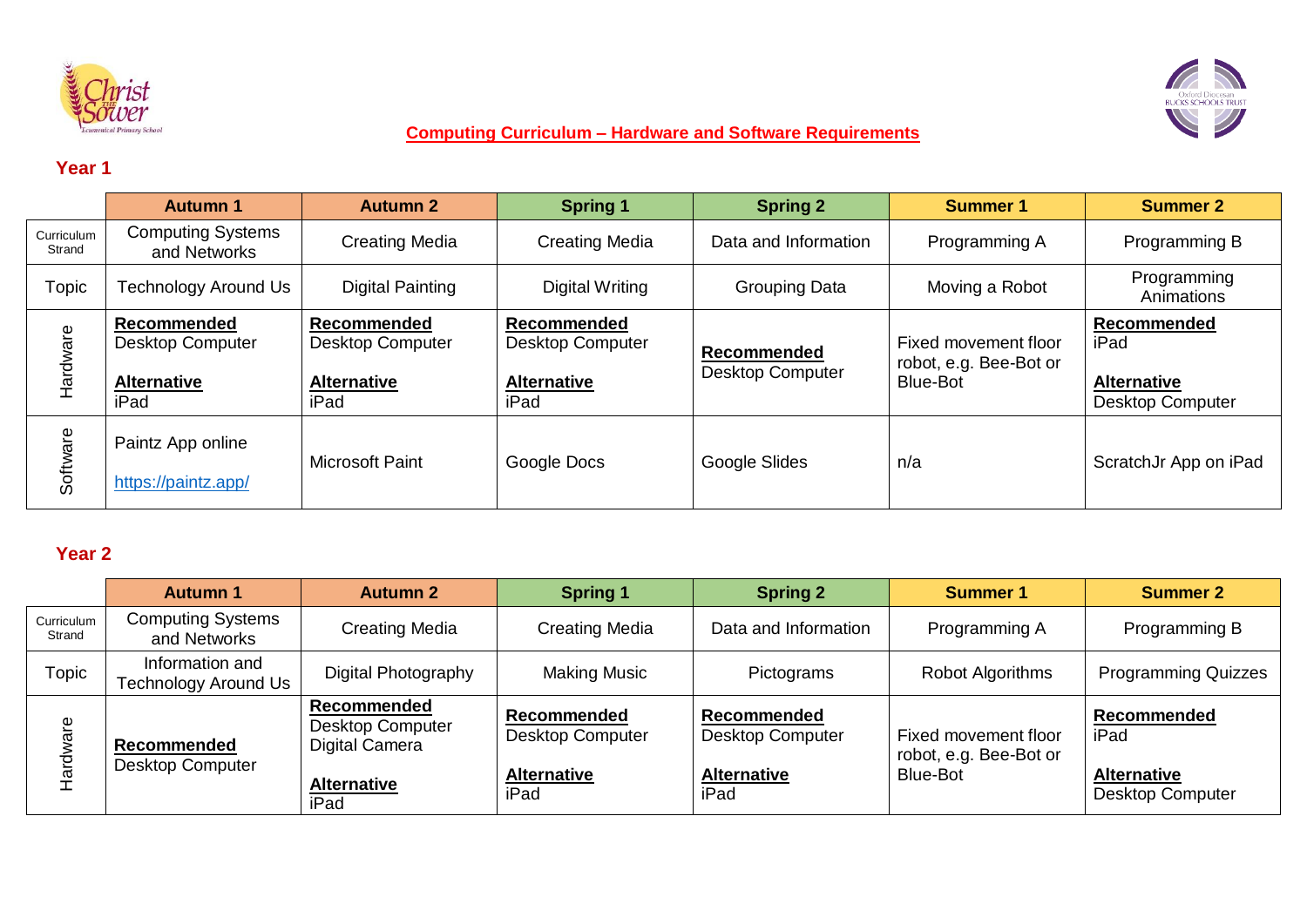| Ф |               | Pixlr (online or app on | Chrome Music Lab                                                    | i2e Pictogram Tool |     |                       |
|---|---------------|-------------------------|---------------------------------------------------------------------|--------------------|-----|-----------------------|
|   | Google Slides | iPad)<br>pixlr.com/x/   | https://musiclab.chrom https://www.j2e.com/jit<br>eexperiments.com/ | 5#pictogram        | n/a | ScratchJr App on iPad |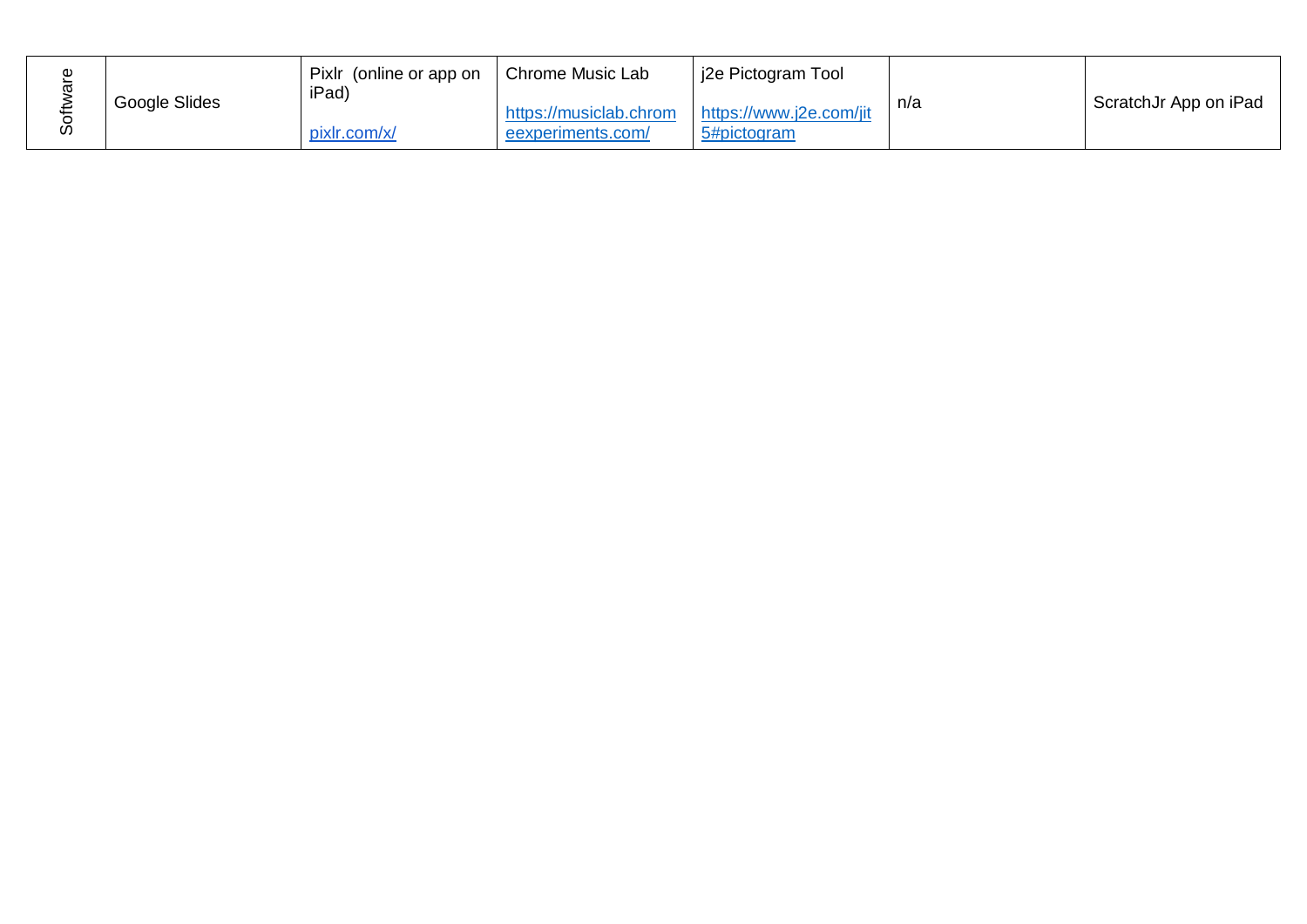# **Year 3**

|                      | <b>Autumn 1</b>                               | <b>Autumn 2</b>                               | <b>Spring 1</b>                        | <b>Spring 2</b>                                                               | <b>Summer 1</b>                        | <b>Summer 2</b>                               |
|----------------------|-----------------------------------------------|-----------------------------------------------|----------------------------------------|-------------------------------------------------------------------------------|----------------------------------------|-----------------------------------------------|
| Curriculum<br>Strand | <b>Computing Systems</b><br>and Networks      | <b>Creating Media</b>                         | <b>Creating Media</b>                  | Data and Information                                                          | Programming A                          | Programming B                                 |
| Topic                | <b>Connecting Computers</b>                   | <b>Stop-frame Animation</b>                   | Desktop Publishing                     | <b>Branching Databases</b>                                                    | <b>Sequencing Sounds</b>               | <b>Events and Actions</b><br>in Programs      |
| Hardware             | Recommended<br><b>Desktop Computer</b>        | Recommended<br>iPad                           | Recommended<br><b>Desktop Computer</b> | Recommended<br><b>Desktop Computer</b>                                        | Recommended<br><b>Desktop Computer</b> | <b>Recommended</b><br><b>Desktop Computer</b> |
|                      | <b>Alternative</b><br>iPad                    | <b>Alternative</b><br><b>Desktop Computer</b> |                                        | <b>Alternative</b><br>iPad                                                    | <b>Alternative</b><br>iPad             | <b>Alternative</b><br>iPad                    |
|                      | <b>Microsoft Paint</b>                        |                                               |                                        | j2data Branch and<br>Pictogram                                                | Scratch                                | Scratch                                       |
| Software             | <b>JSPaint online</b><br>https://jspaint.app/ | iMotion app on iPad                           | <b>Adobe Spark</b>                     | https://www.j2e.com/jit<br>5#branch<br>https://www.j2e.com/jit<br>5#pictogram | https://scratch.mit.edu/               | https://scratch.mit.edu/                      |

## **Year 4**

|                      | <b>Autumn 1</b>                          | <b>Autumn 2</b>                               | <b>Spring 1</b>                        | <b>Spring 2</b>                                        | <b>Summer 1</b>                               | <b>Summer 2</b>                        |
|----------------------|------------------------------------------|-----------------------------------------------|----------------------------------------|--------------------------------------------------------|-----------------------------------------------|----------------------------------------|
| Curriculum<br>Strand | <b>Computing Systems</b><br>and Networks | <b>Creating Media</b>                         | <b>Creating Media</b>                  | Data and Information                                   | Programming A                                 | Programming B                          |
| Topic                | The Internet                             | <b>Audio Editing</b>                          | <b>Photo Editing</b>                   | Data Logging                                           | <b>Repetition in Shapes</b>                   | <b>Repetition in Games</b>             |
| Hardware             | Recommended<br><b>Desktop Computer</b>   | <b>Recommended</b><br><b>Desktop Computer</b> | Recommended<br><b>Desktop Computer</b> | Recommended<br><b>Desktop Computer</b><br>Data loggers | <b>Recommended</b><br><b>Desktop Computer</b> | Recommended<br><b>Desktop Computer</b> |
|                      | <b>Alternative</b><br>iPad               |                                               |                                        |                                                        | <b>Alternative</b><br>iPad                    | <b>Alternative</b><br>iPad             |
| Software             | Various websites                         | Audacity downloaded<br>to PCs                 | Paint.NET                              |                                                        | https://turtleacademy.c<br>om/playground      | Scratch<br>https://scratch.mit.edu/    |